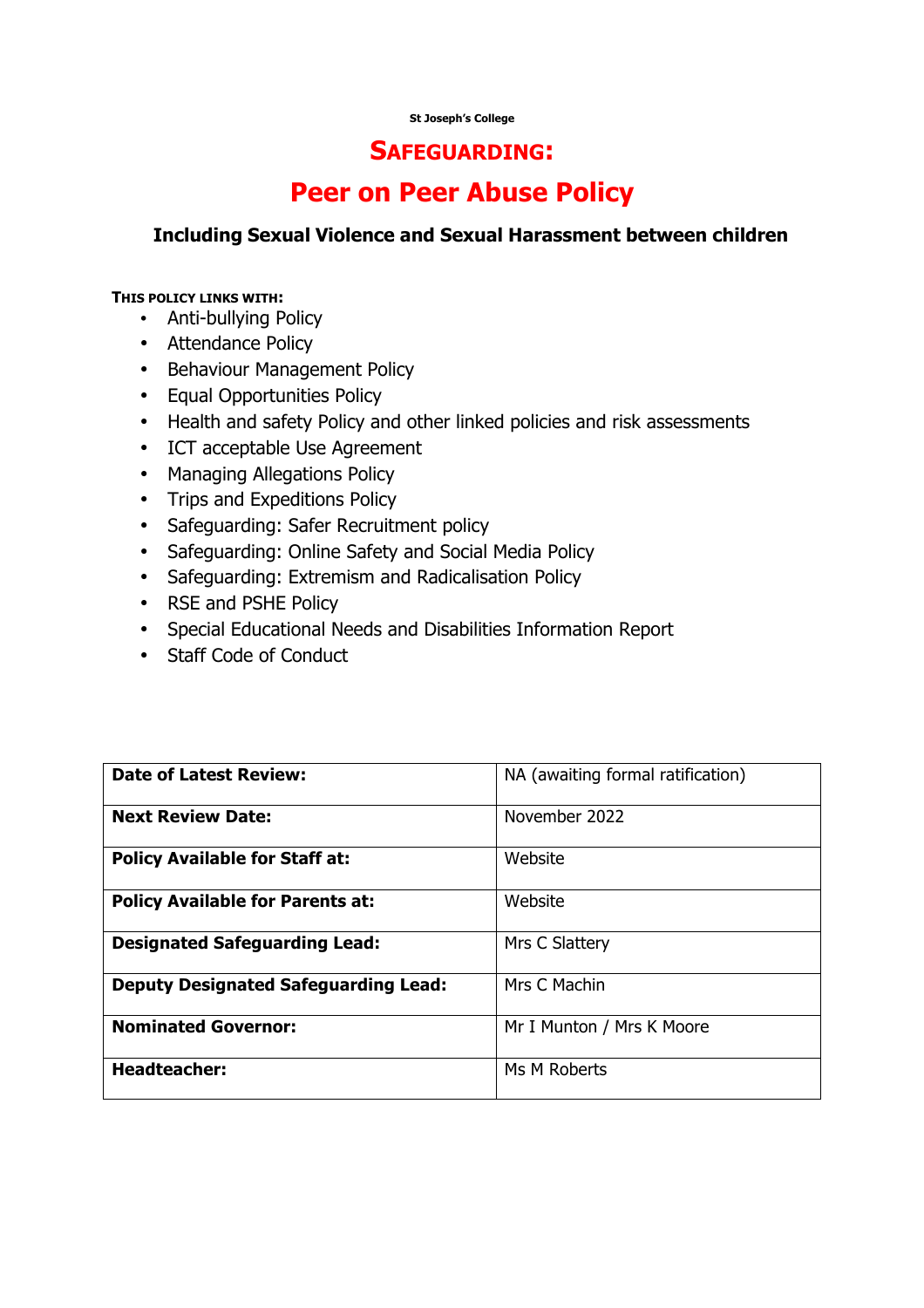This policy is available on our school website and is available on request from the school office. We also inform parents and carers about this policy when their children join our school.

The policy is provided to all staff (including temporary staff and volunteers) at induction alongside our Staff Code of Conduct.

This policy is based on the DfE Guidance September 2021

- Keeping children safe in education 2021
- Sexual violence & sexual harassment between children in schools and colleges Sept 2021

This policy will be reviewed in full by the Governing Body on an annual basis. This policy was last reviewed and agreed by the Governing Body on [insert date] and is due for review on [insert date].

| Signature | Headteacher        | Date: |
|-----------|--------------------|-------|
| Signature | Chair of Governors | Date: |

The minutes of the Governing body (insert date) clearly demonstrate where this Policy has been developed with the staffing group using their expertise and knowledge.

Publication date: Renewal Date:

#### **Index**

| <b>Section</b>    | <b>Title</b>                                                          | Page |
|-------------------|-----------------------------------------------------------------------|------|
|                   | Purpose of the policy                                                 | 3    |
| $\overline{2}$    | Our staff                                                             | 3    |
| 3                 | Our children                                                          | 4    |
| 4                 | Peer on Peer Abuse - What is it?                                      | 5    |
| 5                 | Indicators that a child may be suffering from peer on peer abuse      | 9    |
| 6                 | Responding to a concern/incident/disclosure of peer-on-peer abuse     | 10   |
| 7                 | Action following a report of sexual violence and/or sexual harassment | 11   |
| 8                 | Reporting to the Police                                               | 13   |
| 9                 | Referring to Stoke on Trent Children's Advice and Duty service        | 14   |
|                   | (ChAD)                                                                |      |
| 10                | Working with our parents/carers                                       | 15   |
| 11                | Sanctions                                                             | 15   |
| 12                | Post incident management                                              | 16   |
|                   |                                                                       |      |
| <b>Appendices</b> |                                                                       |      |
| Annex A           | Risk assessments/safety plans                                         | 18   |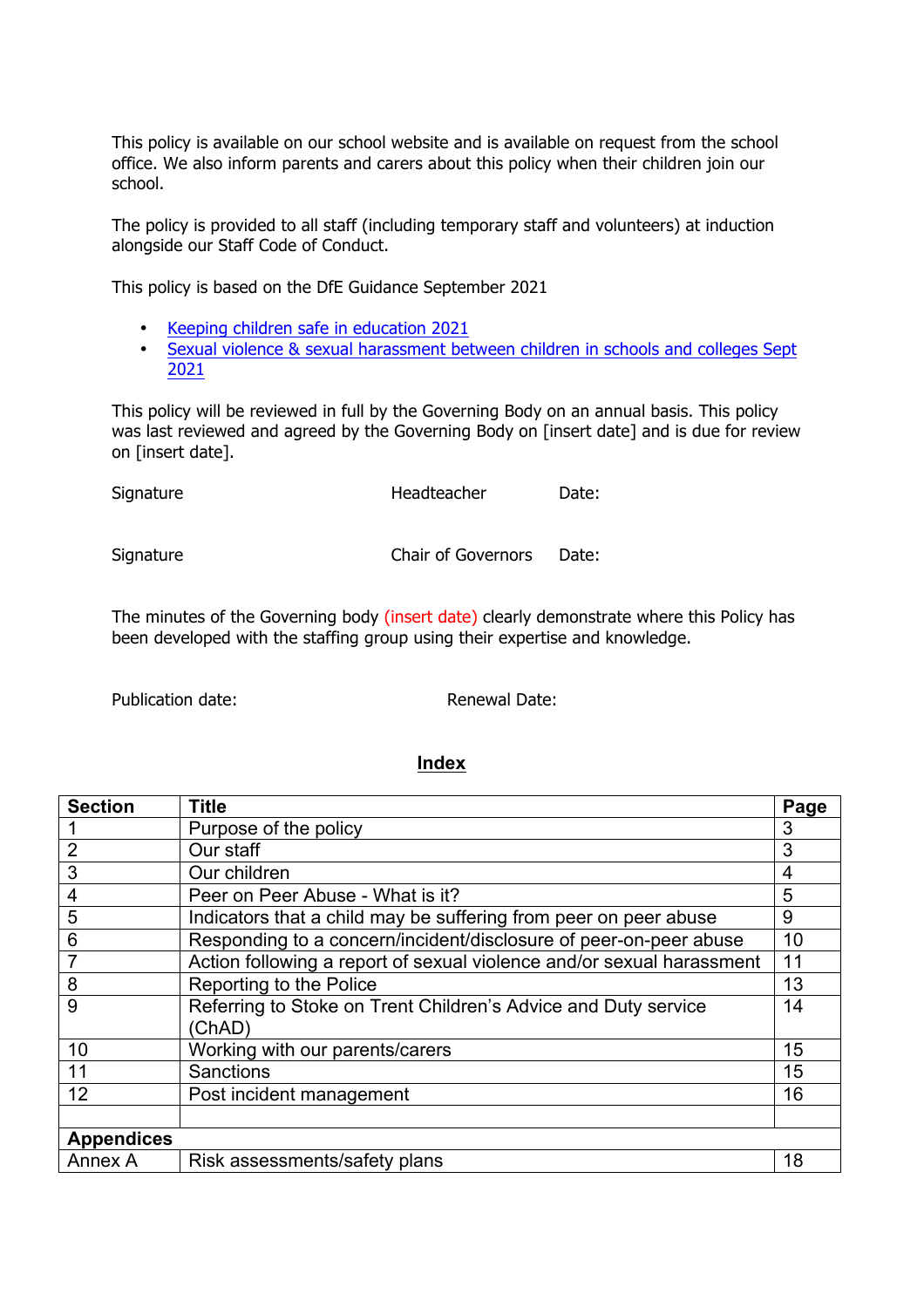# **1. Purpose of the Policy**

The purpose of this policy is to:

- Provide clarity on what is meant by peer on peer abuse in all its forms
- Understand the culture within our setting
- Evidence how ALL staff support the children in our setting
- Give children confidence that they will be supported and informed
- Give parents/carers the assurance that staff know how to deal with this abuse
- Evidence how our safeguarding staff handle reports/concerns/disclosures
- Inform of the post incident management process/ongoing support/safety planning

In addition to this policy, we have other policies that support this and that should be read in conjunction with this policy. Linked polices are listed on the front cover of this policy and can be found on the website:

https://www.stjosephstrentvale.com/information/policies/

# **2. Our staff**

**ALL** staff at St Joseph's College:

- recognise the increasing national concern regarding this issue as highlighted in KCSiE 2021
- are aware of the level and nature of risk that our pupils are or may be exposed to
- understand the important role that they play in the culture of vigilance
- recognise peer on peer abuse of all types
- are confident and competent in responding promptly and appropriately with timely challenge of the attitudes and behaviours of peer on peer abuse (both inside and outside the classroom)
- listen to children, capture their voice, and help to create a culture in which our children feel able to share their concerns openly, in a nonjudgemental environment
- will not downplay behaviours and dismiss them as 'just banter', 'having a laugh' or 'part of growing up'
- understand that by dismissing unacceptable behaviours it can lead to an unsafe environment for children and, in worst case scenarios, a **culture** that **normalises** abuse leading to children accepting it as normal and not having the confidence to come forward, speak out and report what has happened to them.
- report and record their concerns following our safeguarding referral processes
- understand that even if there are no reports of this type of abuse that it 'does happen here'
- are committed to a whole setting, whole staff approach, to ensure the prevention, early identification, and appropriate management of peer-onpeer abuse within our setting and beyond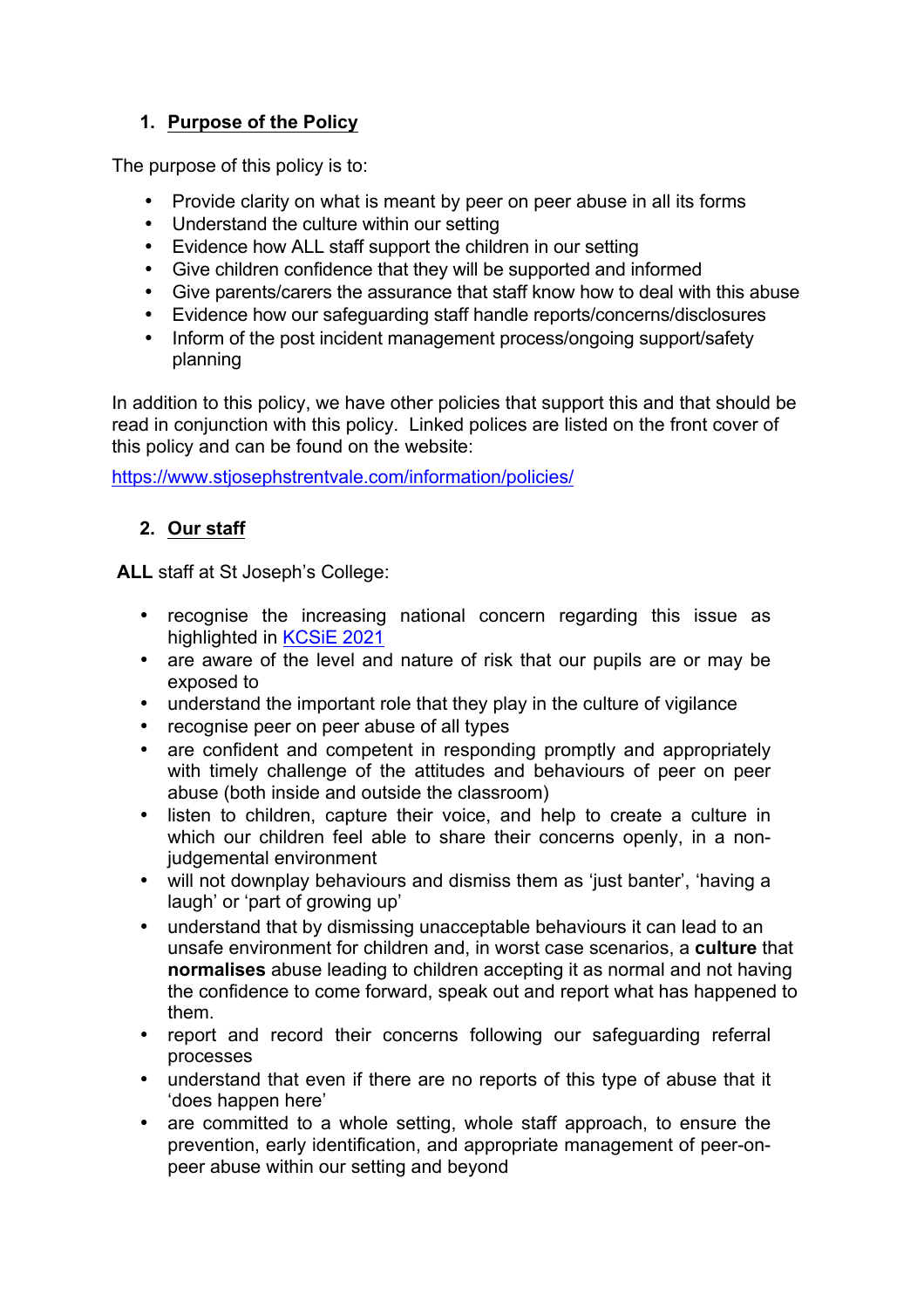- recognise and understand that children who harm others, may have additional or complex needs of their own, e.g. significant disruption in their own lives, exposure to domestic abuse, witnessing/ suffering abuse as well as educational under-achievement and possibly an involvement in criminal activity and therefore they too, will need support.
- encourage parents to communicate with us so that we can work together to ensure and enable a prompt and appropriate response to any type of peer on peer abuse.
- know that putting a stop to peer on peer abuse of any type and ensuring the safety of our children is a priority in our education setting.
- regard the introduction of this policy as a positive, proactive, and preventative measure

At St Joseph's College we work hard to create a culture where Peer on Peer abuse does not happen. We strive to create an ethos of mutually respectful behaviour. However, if this type of abuse is seen, heard or reported **ALL** staff are confident in their actions and subsequent support.

St Joseph's College is creating a culture of vigilance, confidence and competence in staff in order for incidents to be challenged, addressed and dealt with appropriately. This is achieved through:

- the visual environment
- half termly E-Bulletins
- staff briefings / meetings
- safeguarding training (including local issues and contextual safeguarding)
- dissemination of LA information

# **3. Our children**

**ALL** children are at risk of peer on peer abuse, but some groups are more vulnerable than others to abuse and include the following:

- A child with additional needs and disabilities
- A child living with domestic abuse
- A child who is at risk of/suffering significant harm
- A child who is at risk of/or has been exploited or at risk of being exploited, criminally/sexually
- A looked after child
- A child who goes missing from school/home or is missing education
- Children who identify as or are perceived as LGBTQI+

Research tells us that girls are more frequently identified as being abused by their peers and more likely to experience unwanted sexual touching, sexual violence and/or sexual harassment. They often are exploited into gangs and are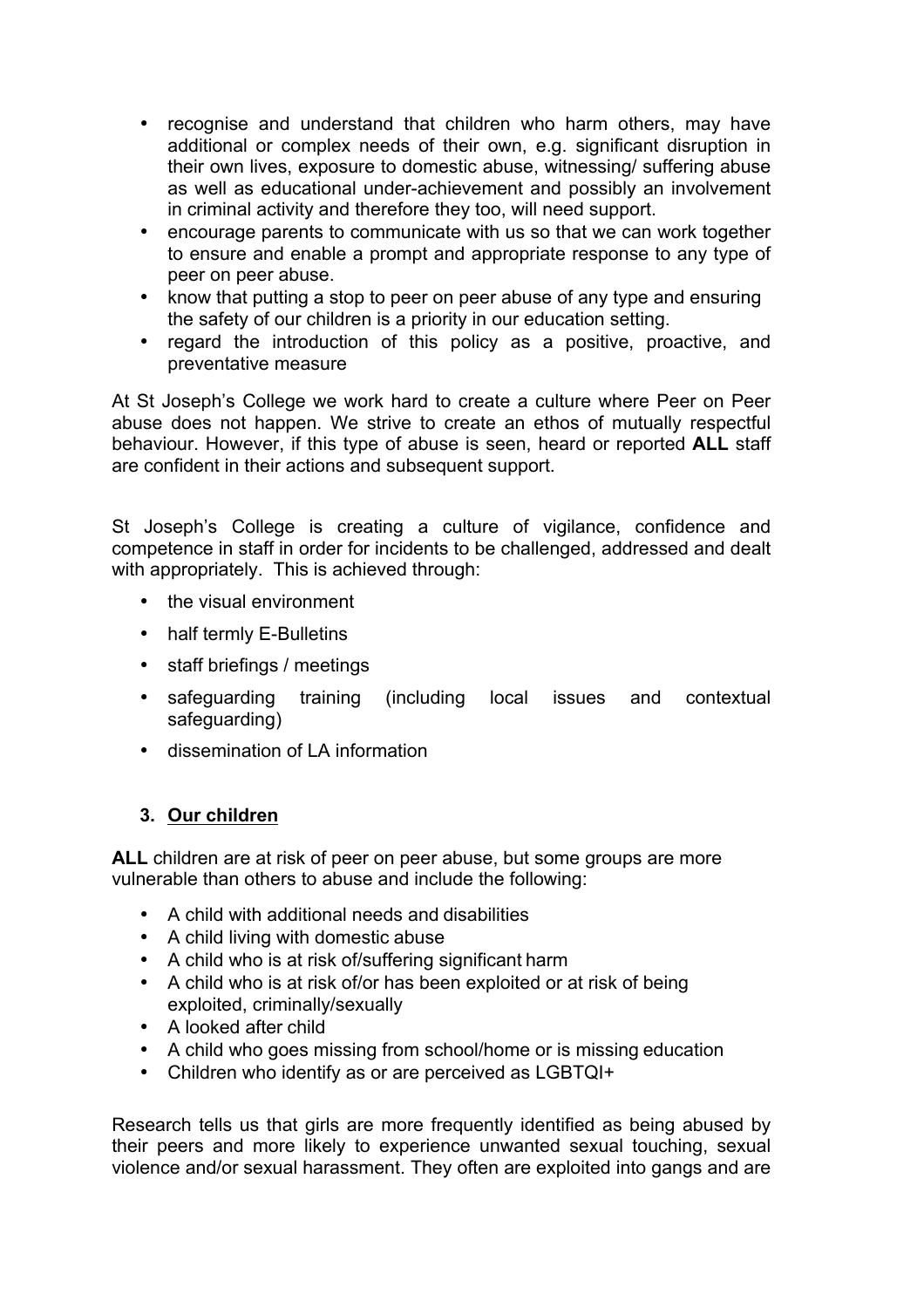victims of sexual violence when in those gangs. However, we are aware that these are behaviours not just confined to girls.

Boys are less likely to report intimate relationship abuse and may display other behaviour such as anti-social/criminal behaviours. Boys are more likely to be exploited /entrapped into gangs and subject to violence because of gang culture.

At St Joseph's College we encourage our children to talk to us and tell us when they are worried and what they are worried about, be it about themselves or another child. We are confident that our children know:

- who to speak to and/or where to go for support
- that they will be listened to, taken seriously and not dismissed
- that they will receive the right help at the right time
- that they will receive ongoing support
- that they will be supported to feel safe in school
- that they will be supported to continue to access their education

We also inform our children that there are other ways to report abuse if they are worried about themselves or other children and for whatever reason don't feel that they can speak to staff in school. For example:

NSPCC Helpline on 0808 800 5000 or by emailing help@nspcc.org.uk. Get Support | Childline

We work consistently to educate and empower our students to be informed and understand that they have a voice and empower them to speak out against inappropriate behaviours. We educate students regarding:

- Healthy and respectful relationships, including consent
- What respectful behaviour looks like
- Gender roles, stereotyping, equality
- Body confidence and self-esteem
- Prejudiced behaviour
- That sexual violence and sexual harassment is always wrong and addressing cultures of sexual harassment

This is achieved through:

- the school's visual environment
- the RSE, PSHE and Personal Development curriculums
- External speakers EG: LoudMouth, Human Utopia
- the tutor programme
- assemblies (not an exhaustive list)

### **4. Peer on Peer abuse - What is it?**

Peer on peer abuse is any form of physical, sexual, emotional and financial abuse using coercion/power and/or control by an individual child or group of children and is exercised between children and within their relationships (both intimate and nonintimate).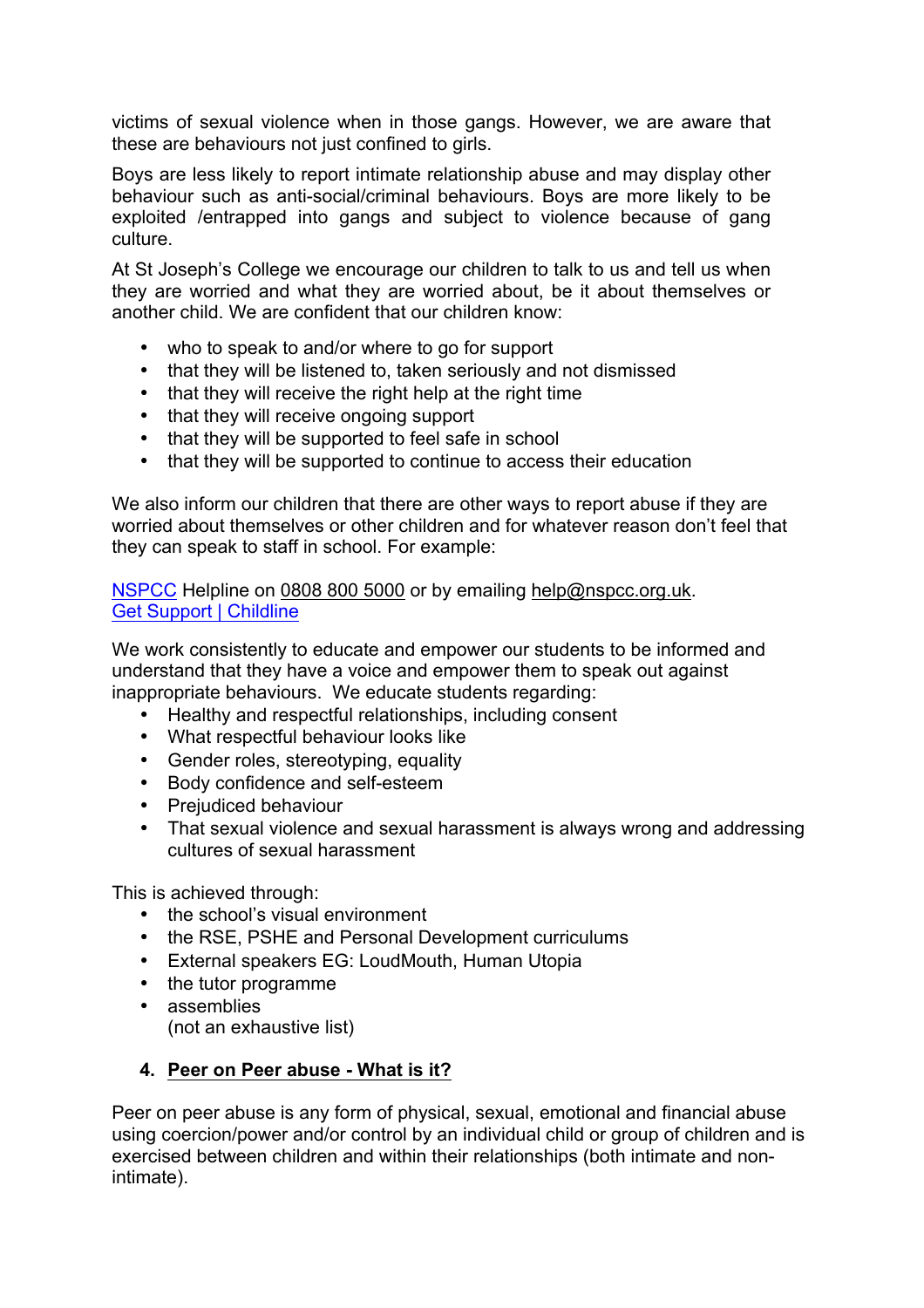**All** staff in our setting recognise that children can abuse their peers and are aware of the different forms that these safeguarding issues take:

- Bullying-emotional/physical so **repeated** behaviour which is intended to hurt someone either emotionally or physically (hitting, kicking, shaking, biting, hair pulling, or otherwise causing physical harm)
- Online/Cyber bullying
- Prejudiced relating bullying
- Sexual Violence, Sexual Harassment and Sexually Harmful behaviour.
- Sexting sharing of nude or indecent (youth produced sexual imagery).
- Abuse in intimate relationships, including teenage relationship abuse
- Initiation/hazing type violence and rituals.
- Hate crime
- Child Criminal Exploitation
- Child Sexual Exploitation
- Gang association and serious violence County Lines
- Radicalisation

This abuse can be motivated by perceived differences. e.g. on grounds of race, religion, gender, sexual orientation, disability or other differences and result in significant, long lasting, and traumatic isolation, intimidation, and/or violence to the victim.

We will record all instances of Peer on Peer Abuse and inform parents /carers of such incidents.

**Bullying** is unwanted, aggressive behaviour among school aged children that involves a real or perceived power imbalance. The behaviour is **usually repeated**, or has the potential to be repeated over time. Children and young people who are bullied and/or who bully others may have serious and lasting problems.

To be considered bullying, the behaviour may include the following:

- an imbalance of power such as physical strength, access to embarrassing information, or popularity to control or harm others. These imbalances can change over time and in different situations, even if they involve the same people.
- Repetition as these behaviours happen more than once or have the potential b happen more than once.
- actions such as making threats, spreading rumours, attacking someone physically or verbally or for a particular reason, e.g. size, hair colour, gender, sexual orientation, and excluding someone from a group on purpose.

Any behaviours that may need to be handled with sanctions will be in line with our policies relating to behaviour, anti-bullying, child protection online safety:

https://www.stjosephstrentvale.com/information/policies/

**Online bullying** is the use of technology (social networking, messaging, text messages, e-mail, chat rooms, etc.) to harass threaten or intimidate someone for the same reasons as stated above. It can take many forms and this list is not exhaustive: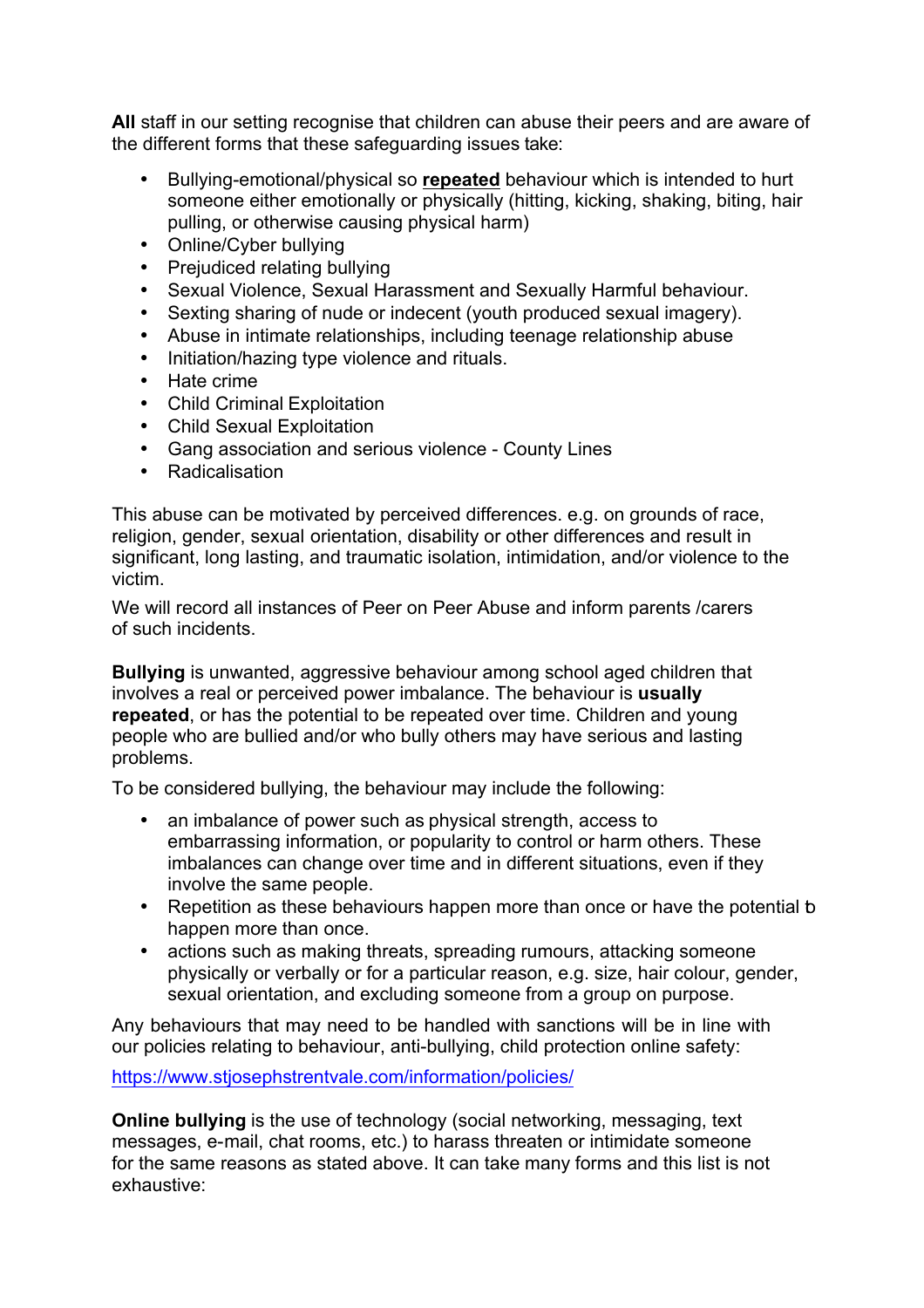- Abusive or threatening texts, emails, or messages
- Posting abusive comments on social media sites
- Sharing humiliating videos or photos of someone else
- Stealing someone's online identity<br>• Spreading rumours online
- Spreading rumours online
- Trolling-sending menacing or upsetting messages through social networks, chat rooms or games
- Developing hate sites about another person
- Prank calls or messages
- Group bullying or exclusion online
- Anonymous messaging<br>• Encouraging a voung pe
- Encouraging a young person to self-harm
- Pressuring children to send sexual messages or engaging in sexual conversations.

**Prejudiced related bullying** refers to a range of hurtful behaviour, physical or emotional or both, which causes someone to feel powerless, worthless, excluded or marginalised, and which is connected with prejudices around belonging, identity and equality in wider society, e.g. disabilities and special educational needs, ethnic, cultural and religious backgrounds, gender, home life (for example in relation to issues of care, parental occupation, poverty and social class) and sexual identity.

#### **Sexual Violence, Sexual Harassment and Sexually Harmful Behaviour (SHB)**

Sexual Violence, Sexual Harassment and Sexually Harmful Behaviour (SHB) can occur between two children of any age and sex or with groups of children by sexually assaulting or sexually harassing a single child or group of children.

We recognise that this behaviour can take place in a school or any setting where pupils are together and that the impact of this behaviour on children can be extremely distressing, impacting on their emotional health and wellbeing as well as affecting their academic achievement.

Sexual Violence and Sexual Harassment **must** be referred **immediately** to the Designated Safeguarding Lead (DSL).

**Sexual Violence -** For this policy we are referring to sexual offences under the Sexual Offences Act 2003 as described below:

- Rape: A person (A) commits an offence of rape if: he intentionally penetrates the vagina, anus or mouth of another person (B) with his penis, B does not consent to the penetration and A does not reasonably believe that B consents.
- Assault by Penetration: A person (A) commits an offence if: s/he intentionally penetrates the vagina or anus of another person (B) with a part of her/his body or anything else, the penetration is sexual, B does not consent to the penetration and A does not reasonably believe that B consents.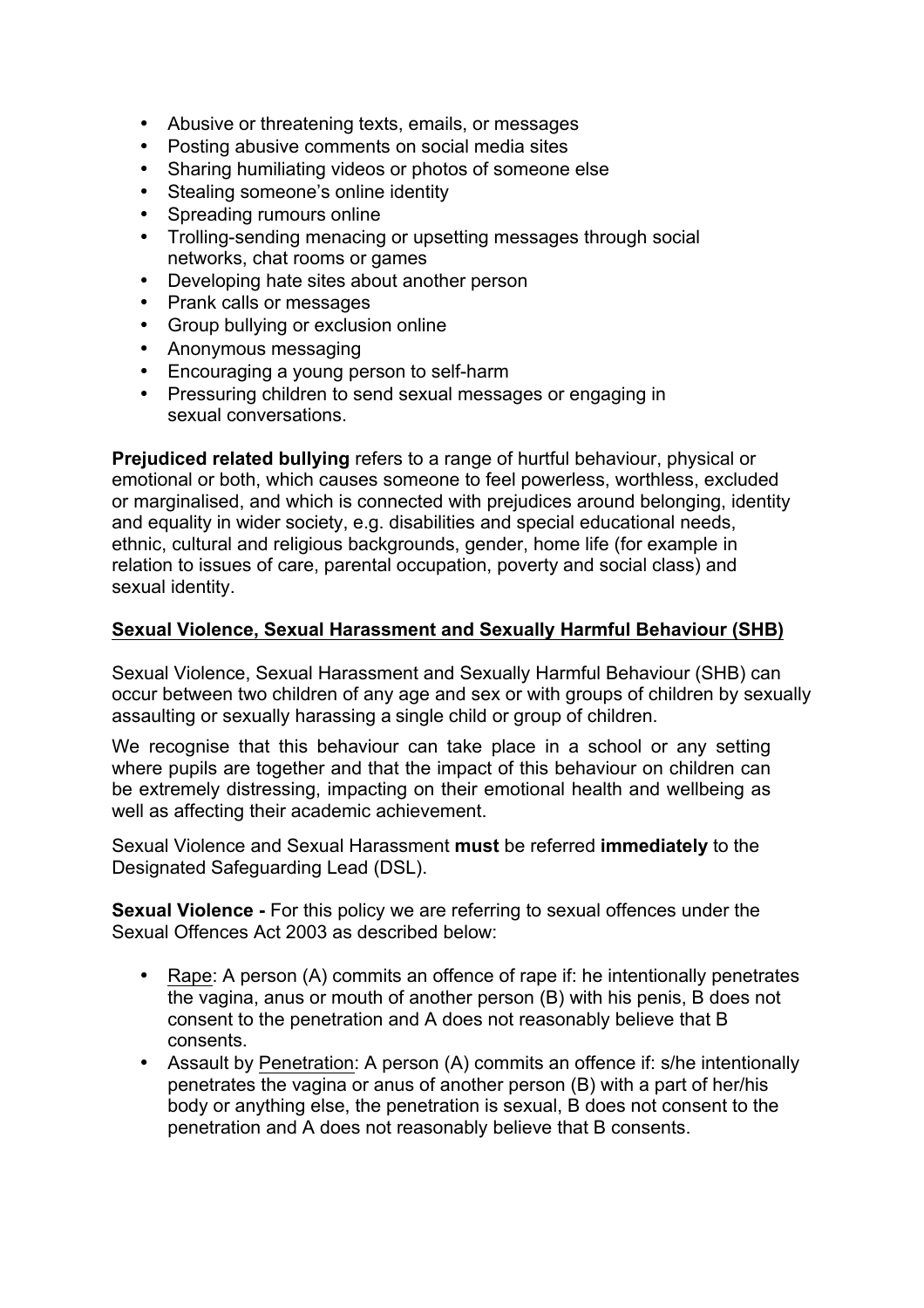• Sexual Assault: A person (A) commits an offence of sexual assault if: s/he intentionally touches another person (B), the touching is sexual, B does not consent to the touching and A does not reasonably believe that B consents.

**Sexual Harassment -** For this policy we mean 'unwanted conduct of a sexual nature' that can occur online and offline. We refer to this in the context of child on child sexual harassment. Sexual harassment is likely to violate a child's dignity, and/or make them feel intimidated, degraded or humiliated and/or create a hostile, offensive or sexualised environment. Whilst not intended to be an exhaustive list, sexual harassment can include:

- Sexual comments, such as: telling sexual stories, making lewd comments, making sexual remarks about clothes and appearance, and calling someone sexualised names
- Sexual "jokes" or taunting
- Physical behaviour, such as deliberating brushing against someone, interfering with someone's clothes and displaying pictures, photos, or drawings of a sexual nature; and
- Online sexual harassment, which might include non-consensual sharing of sexual images and videos and sharing sexual images and videos (both often referred to as sexting); sexualised online bullying and inappropriate sexual comments on social media; exploitation; coercion and threats. Online sexual harassment may be standalone, or part of a wider pattern of sexual harassment and/or sexual violence

**Harmful Sexual Behaviour (HSB)** In this policy we recognise the importance of distinguishing between healthy, problematic, and harmful sexual behaviour.

Harmful sexually behaviour from young people is not always contrived or with the intent to harm others. There may be many reasons why a young person engages in harmful sexual behaviour, and it may be just as distressing to the young person who instigates it as to the young person it is intended towards. It may include:

- inappropriate sexual language
- inappropriate role play
- sexual touching
- sexual assault/abuse

**Consent** is when someone **agrees by choice** and has the **freedom** and **capacity** to make that choice. It is important to note that:

- A child under the age of 13 can never consent to any sexual activity
- The age of consent is 16
- Sexual intercourse without consent is rape

#### **Sexting - the sharing of nude or indecent imagery (youth produced sexual imagery)**

The term 'sexting' relates to the sending of indecent images, videos and/or written messages with sexually explicit content; these are created and sent electronically. They are often 'shared' via social networking sites and instant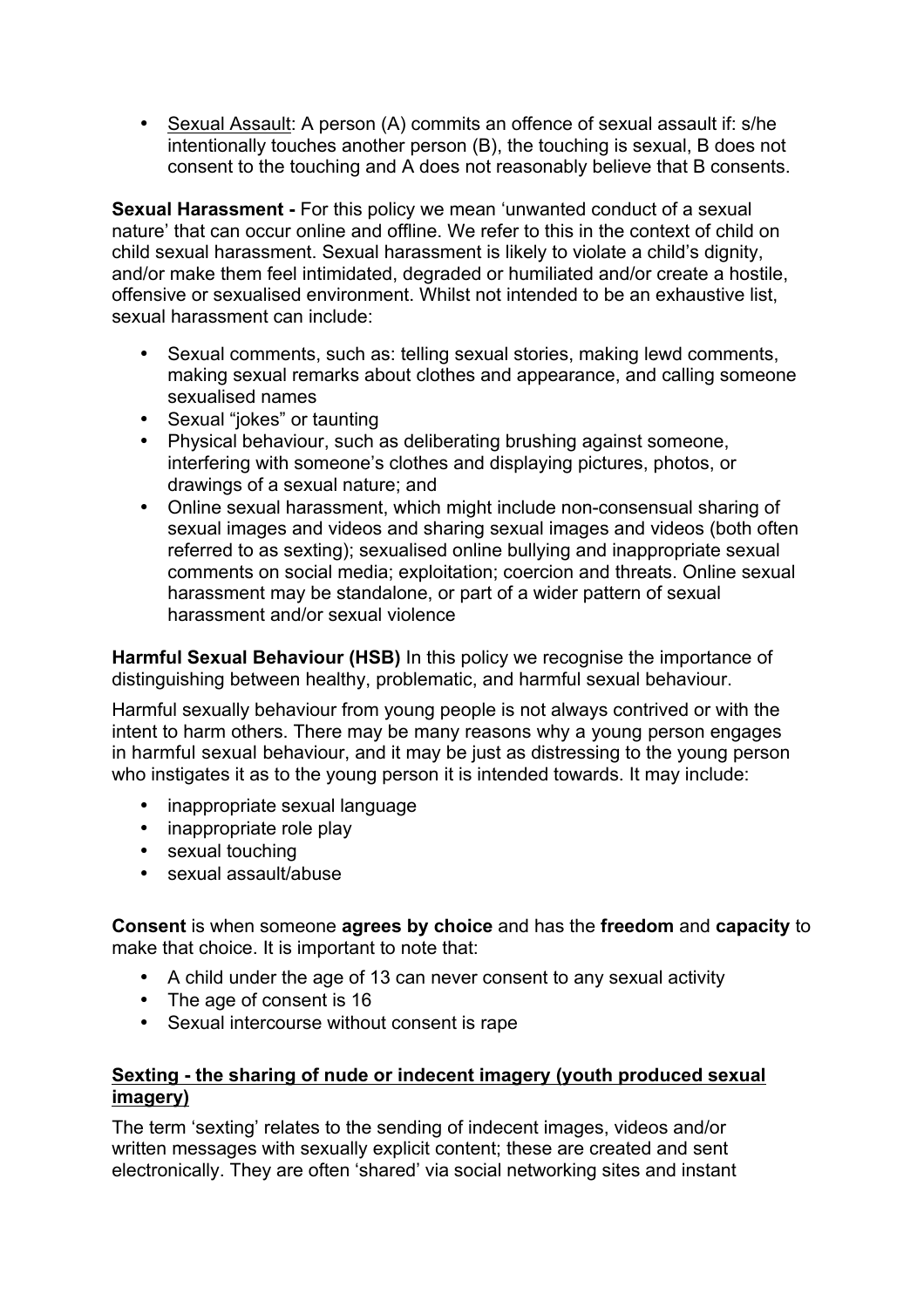messaging services. These images may have been because of upskirting.

## **Initiation/Hazing**

Hazing is a form of initiation ceremony which is used to induct newcomers into an organisation such as sports team, etc. There are several different forms, from relatively mild rituals to severe and sometimes violent ceremonies. The ceremony welcomes newcomers by subjecting them to a series of trials which promote a bond between them. After the hazing is over, the newcomers also have something in common with older members of the organisation, because they all experienced it as part of a rite passage. Many rituals involve humiliation, embarrassment, abuse, and harassment.

### **Teenage relationship abuse**

Teenage relationship abuse is a pattern of actual or threatened acts of physical, sexual, and/or emotional abuse, perpetrated by an adolescent (between the ages of 13 and 18) against a current or former partner. Abuse may include insults, coercion, social sabotage, sexual harassment, threats and/or acts of physical or sexual abuse. The abusive teen uses this pattern of violent and coercive behaviour, in a heterosexual or same gender relationship, to gain power and maintain control over the partner. This abuse may be child sexual exploitation.

### **Hate Crime**

Hate crimes happen because of race, gender identity, religion, sexual orientation, and disability. They can happen anywhere, home, school and in the community and can be frightening for both victim and witnesses and is an offence. Hate crimes can include:

- physical attacks physical assault, damage to property, offensive graffiti, neighbour disputes and arson
- threat of attack offensive letters or emails, abusive or obscene telephone calls, groups hanging around to intimidate you and unfounded, malicious complaints
- verbal abuse or insults harassment over the phone, by text or face to face, abusive gestures, and remarks, bullying and threats

### **5. Indicators that a child may be suffering from Peer on Peer abuse**

Indicators and signs that a child may be suffering from peer-on-peer abuse can also overlap with those indicating other types of abuse and can include:

- failing to attend school, disengaging from classes, or struggling to carry out school related tasks to the standard ordinarily expected
- physical injuries
- experiencing difficulties with mental health and/or emotional wellbeing
- becoming withdrawn and/or shy; experiencing headaches, stomach aches, anxiety and/or panic attacks; suffering from nightmares or lack of sleep or sleeping too much
- broader changes in behaviour including alcohol or substance misuse.<br>• changes in annearance and/or starting to act in a way that is
- changes in appearance and/or starting to act in a way that is not appropriate for the child's age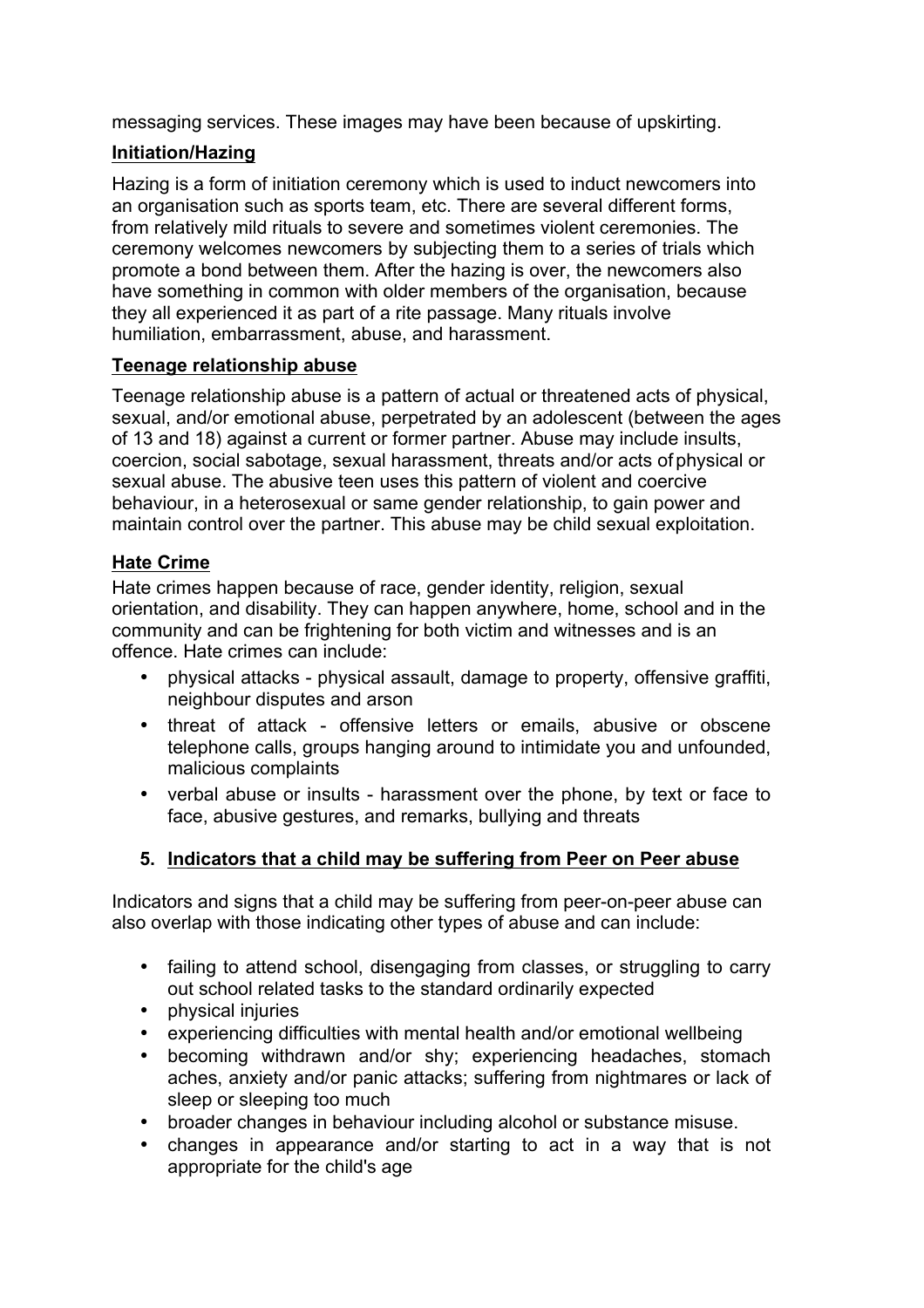• abusive behaviour towards others

Abuse affects our children and their presenting behaviours in different ways and the list above is not exhaustive. Children who present with one or more of these signs are not necessarily victims of abuse and their behaviour will depend on their individual circumstances.

**ALL** staff are alert to behaviour that may cause concern and think about what the behaviour might signify. We actively encourage children to share with us any underlying reasons for their behaviour, and, where appropriate, to engage with their parents/carers so that the cause(s) of their behaviour can be investigated and understood with the appropriate support in place.

### **6. Responding to a concern/incident/disclosure of peer on peer abuse**

Peer on Peer abuse may occur in our education setting, on the way to or from our setting or out in the community. Consideration will be given to many aspects of the abuse and here are a few examples:

- Does it involve a single incident or has occurred over time?
- Is the behaviour problematic and concerning?
- Does it involve any overt elements of victimisation or discrimination, e.g. related to race, gender, sexual orientation, physical, emotional, or intellectual vulnerability?
- Is there any element of coercion or pre-planning?
- Does it involve a power imbalance between the child/children allegedly responsible for the behaviour and the child/children allegedly the subject of that power?
- Has there been a misuse of power?

It is also important that we:

- ascertain if there were there any witnesses to the abuse
- make notes and record ALL conversations with children spoken to as well as parents/carers/other professionals, including any actions taken
- treat all children involved as being at potential risk while the child allegedly responsible for the abuse may pose a significant risk of harm to other children, s/he may also have considerable unmet needs and be at risk of harm themselves
- ensure that a safeguarding response is in place for both victim and alleged perpetrator

Consideration should also be given to supporting children who have witnessed peer on peer abuse of any kind. This is likely to be traumatic and support may be required. We will signpost to agencies and support services available where needed.

We will do all that we can to ensure both the victim and alleged perpetrator, and any witnesses, are not being bullied or harassed following this. Social media is likely to play a part in the fall out from any incident and friends from either side could well harass the victim or alleged perpetrator online as well as face to face. Any evidence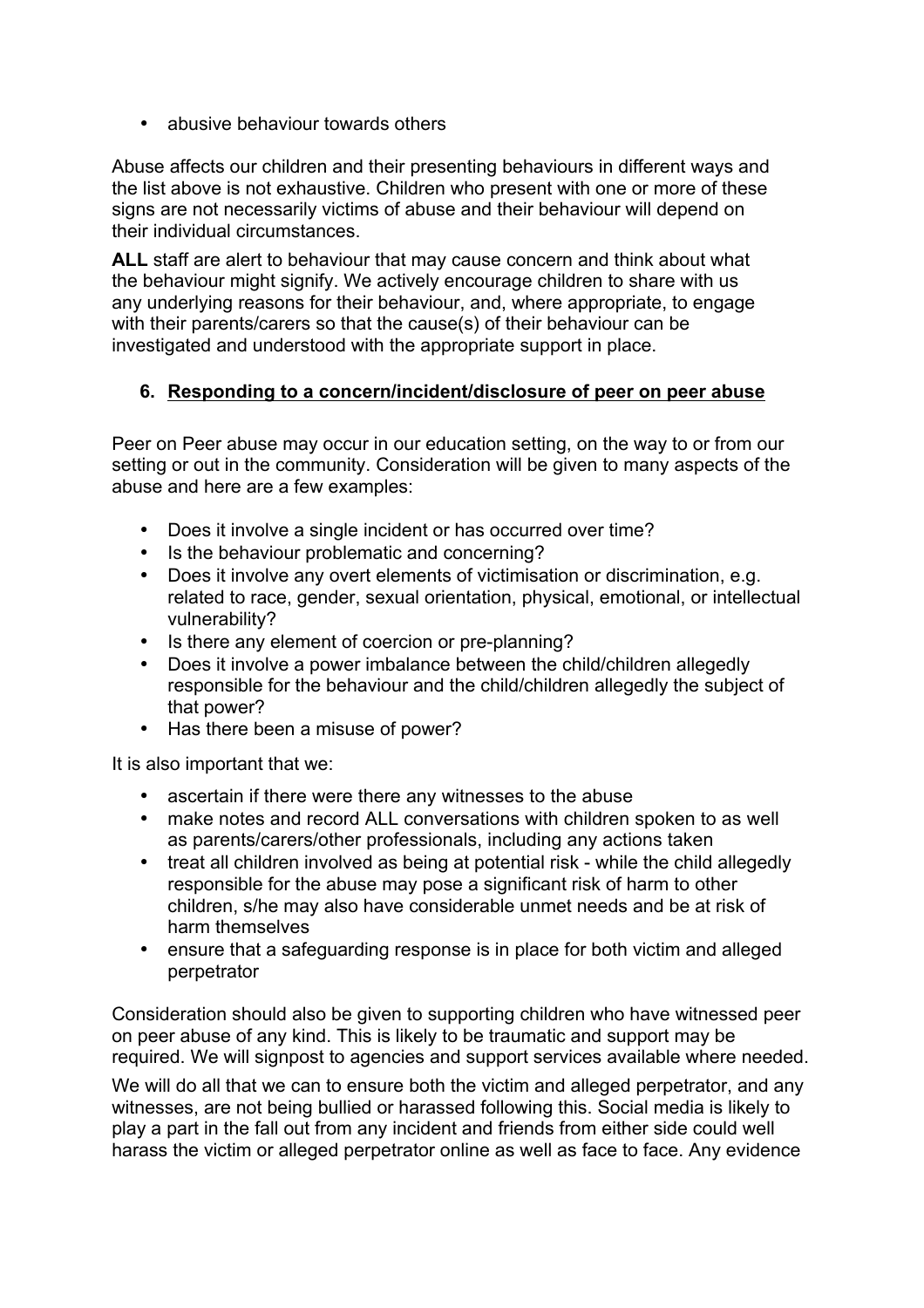we have of students using social media or inappropriately will be sanctioned according to our existing policies.

### **7. Responding to all reports and concern of sexual violence and/or sexual harassment between children.**

We have covered at point 6 what we do when responding to peer on peer abuse concerns/disclosures and these **all** apply to sexual violence and sexual harassment between children disclosures; however, we recognise complexity and challenges that we face following the report of this particular type of abuse.

Guidance is clear in that it does not attempt to provide (nor would it be possible to provide) detailed advice on what we should do in any or every particular case; it provides effective safeguarding practice and principles for us to consider in our decision making process and on a case by case basis.

Our Designated Safeguarding Lead (DSL) and deputy (DDSL) will take the lead role when dealing with this type of abuse using their professional judgement and working together practices. Reports of sexual violence and sexual harassment are likely to be complex and require difficult professional decisions to be made, often quickly and under pressure and it is important to maintain a calm, considered and appropriate response to any reports.

We understand that it is not easy for children to tell us about this type of abuse and they may struggle to make a direct verbal report. Therefore, observations of changes in presenting behaviours is key. See Point 5 above.

We understand the importance of our initial response to a report and how this can encourage or undermine the confidence of future victims of sexual violence and sexual harassment. The culture in our setting is key to this.

On occasions the victim may not wish for their identity to be known and there are no easy or definitive answers when this is requested. If the victim does not give consent to share information, we may still lawfully share it, if it can be justified to be in the public interest. For example, to protect children from harm and to promote the welfare of children.

The Designated Safeguarding Lead will consider the following:

- The wishes of the victim in terms of how they want to proceed
- The victim(s) should be given as much control as is reasonably possible over decisions regarding how any investigation will be progressed and any support that they will be offered - we will balance this aspect and the need to balance our duty and responsibility to protect other children
- The nature of the alleged incident(s) including might a crime have been committed and consideration of any display of harmful sexual behaviour
- The ages of the students involved
- The developmental stages of the students involved
- Any power imbalance between the students (e.g. Is the alleged perpetrator significantly older? Does the victim have a disability or learning difficulty?)
- If the alleged incident is a one off or a sustained pattern of abuse (the sustained pattern of abuse may not just be of a sexual nature)
- That sexual violence and sexual harassment can take place within intimate personal relationships between peers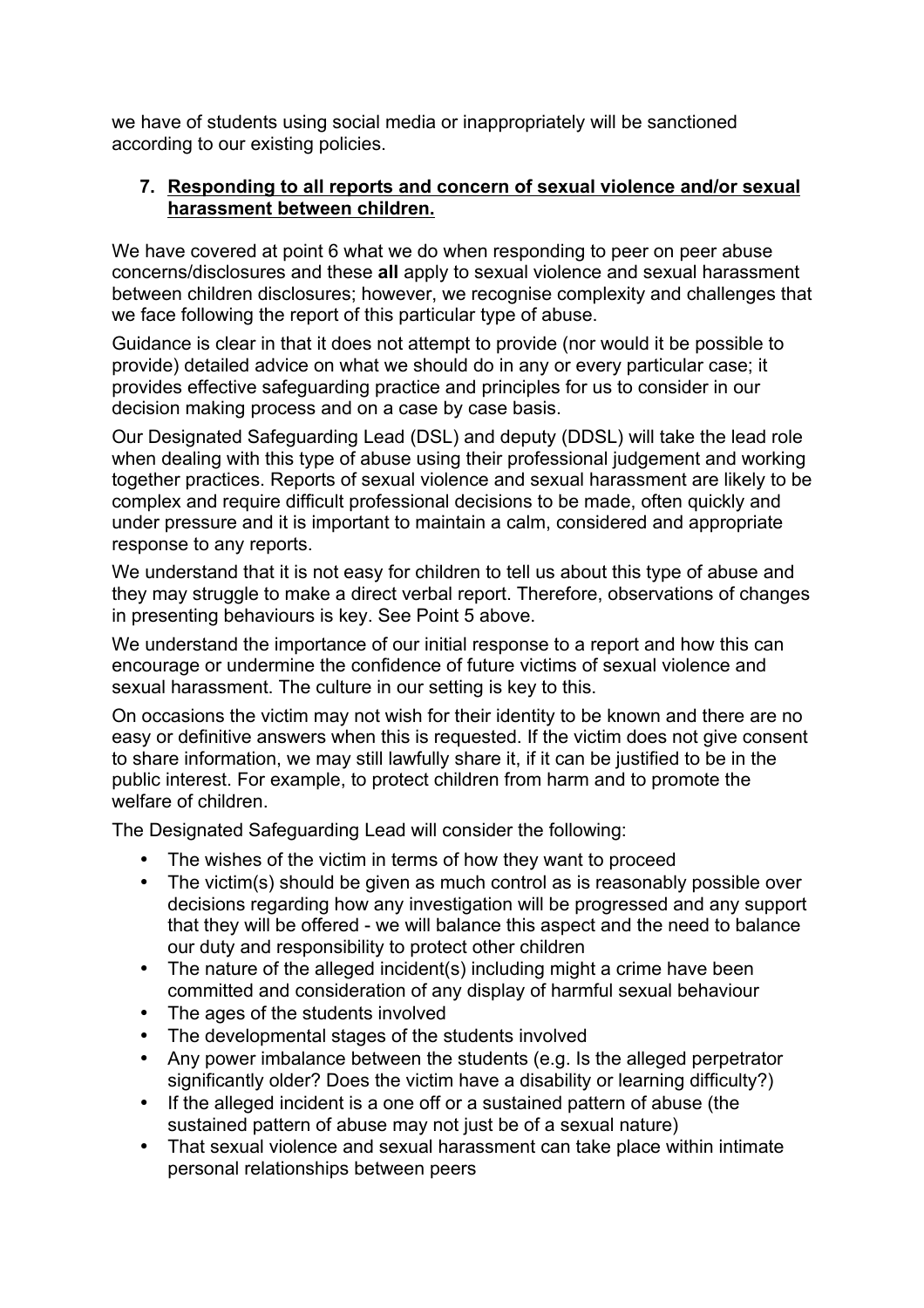- Whether there are ongoing risks to the victim, other children, adult students, or staff
- Other related issues and wider context, including links to any forms of child exploitation

When we talk about Sexual Violence and Sexual Harassment between children, we will refer to 'victim' and 'alleged perpetrator'. This does not mean that we are taking sides nor making any judgement, but for the purpose of this policy we will refer to children involved in this way.

**Victim** - When we speak to the 'victim' we will:

- 
- listen and take any disclosure seriously<br>• never make them feel that they are crea • never make them feel that they are creating a problem or be ashamed
- reassure them that they will be kept safe
- handle the situation with sensitivity
- use proper names for body parts but record exactly any language or vocabulary used by the child
- ask open questions and not lead the victim
- ascertain where the abuse occurred as this may highlight 'hot spots' or vulnerable locations in our setting or within the community which may need to be revisited by either ourselves (in school) or by alerting police/partners if it is in the community
- ascertain if other children witnessed this abuse
- consider ongoing support within our setting
- consider any referrals for external support

Parents or carers of the victim will be informed (unless this would put the victim at greater risk). Rape, assault by penetration and sexual assaults are crimes and the DSL will have to balance the victim's wishes against their duty to protect the victim and other children within the school setting. If we do decide to make a referral to children's social care and/or a report to the police against the victim's wishes, this will be handled extremely carefully, the reasons will in most cases be explained to the victim and appropriate specialist support offered. We will also consider the following:

- The wishes of the victim in terms of how they want to proceed
- That the victim(s) should be given as much control as is reasonably possible over decisions regarding how any investigation will be progressed and any support that they will be offered. (We will balance this aspect and the need to balance our duty and responsibility to protect other children)
- The nature of the alleged incident(s) including might a crime have been committed and consideration of any display of harmful sexual behaviour.
- The ages of the students involved
- The developmental stages of the students involved
- Any power imbalance between the students (e.g. is the alleged perpetrator significantly older? Does the victim have a disability or learning difficulty?)
- If the alleged incident is a one off or a sustained pattern of abuse (the sustained pattern of abuse may not just be of a sexual nature)
- That sexual violence and sexual harassment can take place within intimate personal relationships between peers
- Are there ongoing risks to the victim, other children, adult students, or staff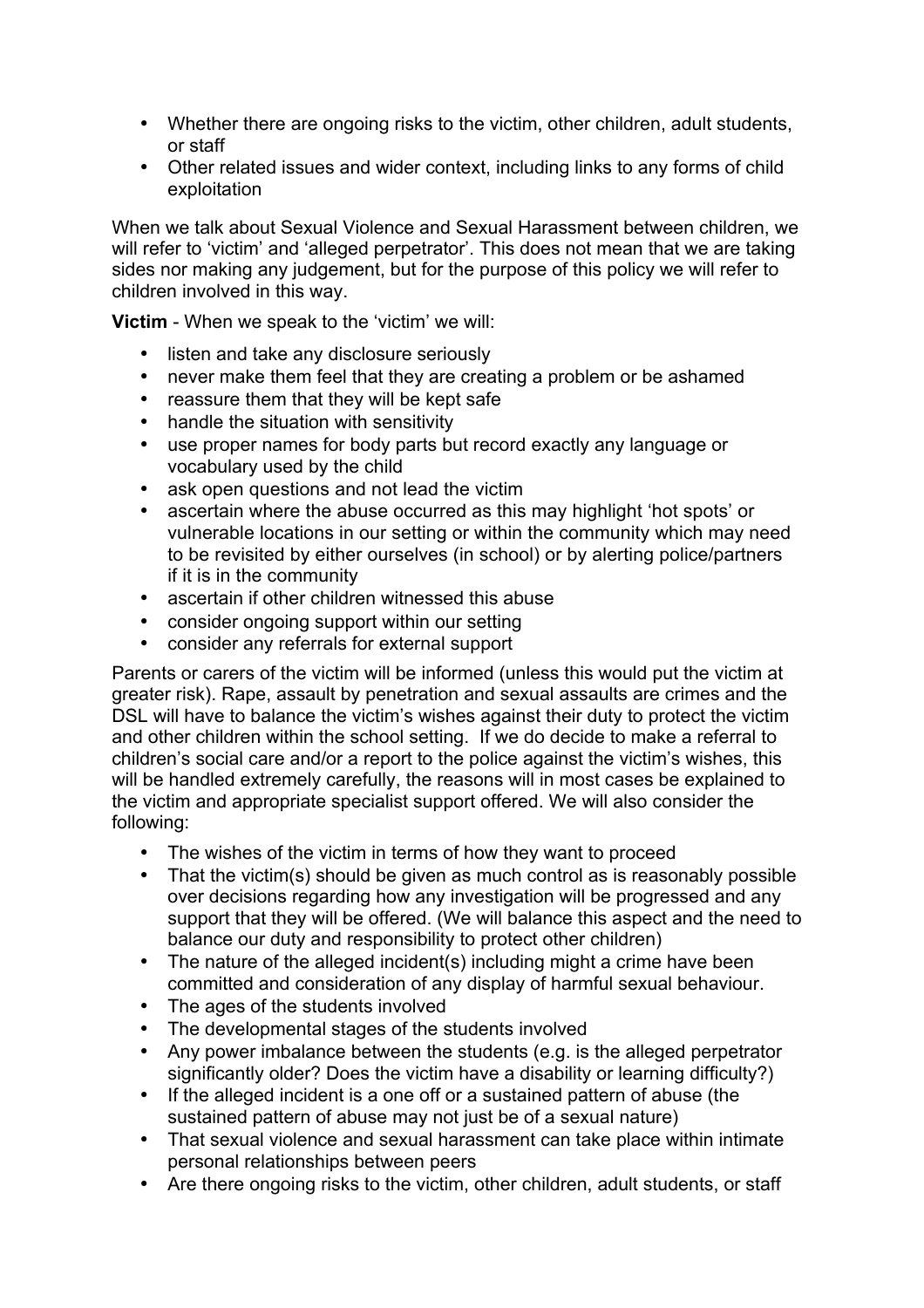• Other related issues and wider context, including links to any forms of child exploitation

We will give all the necessary support for the victim to remain in school; however, if the trauma results in the victim being unable to do this, alternative provision or a move to another school or college will be considered to enable them to continue to receive suitable education. This will only be at the request of the victim (and following discussion with their parents or carers).

**Alleged perpetrator** - When we speak to the 'alleged perpetrator' we will:

- listen to what they say and not dismiss their account
- handle the situation with sensitivity and a non-judgemental approach
- offer ongoing support
- record all conversations and all action taken
- consider any referrals for external support, e.g. Youth Offending Service/Catch 22

When to inform the alleged perpetrator will be a decision that will be carefully considered. Where a report is going to be made to children's social care and/or the police, then, as a general rule, we will speak to the relevant agency and discuss next steps and how the alleged perpetrator will be informed of the allegations.

There are four likely scenarios we will need to consider when managing any reports of sexual violence and/or sexual harassment:

- a) Manage internally In some cases of sexual harassment (for example, one-off incidents), we may take the view that the students concerned are not in need of early help or statutory intervention and that it would be appropriate to handle the incident internally using our own sanctions in line with policies and by providing pastoral intervention and support. https://www.stjosephstrentvale.com/information/policies/
- b) Early Help We may decide that the children involved do not require statutory interventions but may benefit from early help where we are the lead professional. Early Help means providing support as soon as a problem emerges, at any point in a child's life. Providing early help is more effective in promoting the welfare of children than reacting later. Early Help can be particularly useful to address non-violent harmful sexual behaviour and may prevent escalation of sexual violence. This will help to evidence the support that we have given, the work undertaken and if desired outcomes have been achieved
- c) Referral to the police See Section 8 below
- d) Referring to Stoke on Trent Children's Advice and Duty service (ChAD) See Section 9 below

### **8.Reporting to the Police**

At St Joseph's College we understand our responsibilities to call the Police and reporting forms of Peer on Peer abuse. This does not mean that we are looking to criminalise children, and this may not always be necessary.

The quidance that we follow is: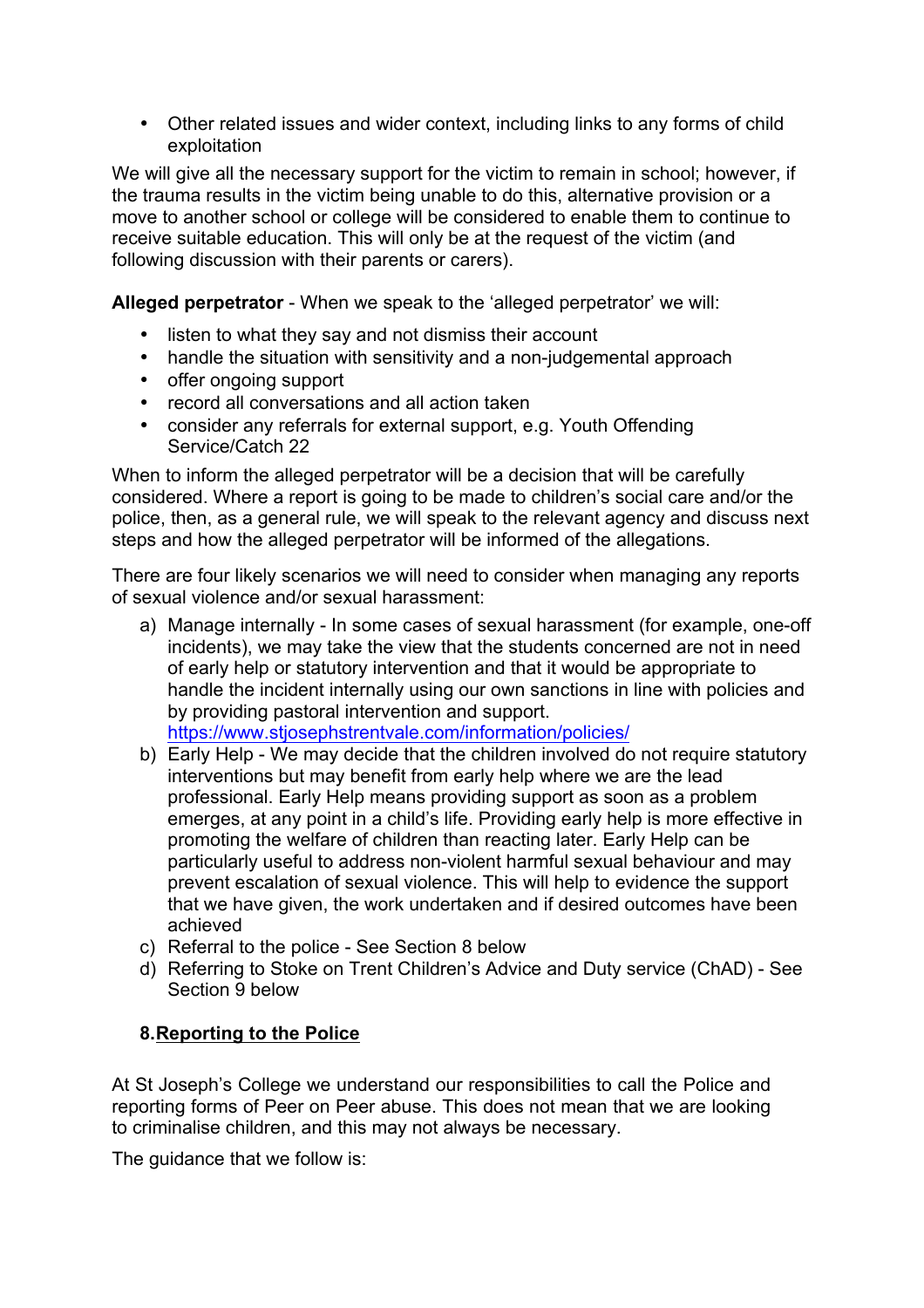When to call the police (guidance for schools and colleges)

#### Outcome 21 Sexting Guidance

In any form of Peer on Peer abuse where it is believed that an offence has been committed, a report may be made to the Police.

Where a report has been made to the police, we will consult with the police and agree what information is appropriate to disclose to staff and others, in particular the alleged perpetrator and their parents or carers. We will also discuss the best way to protect the victim and their anonymity.

This may also include the development of a clear and robust safety and support plan as part of this early help process. However, as you will see further on in this policy, risk assessing and safety planning is a key aspect of all peer on peer abuse (see Post Incident Management section 12).

With regard to sexual violence and sexual harassment between children, where there is a report of a rape, assault by penetration or sexual assault, the starting point is that this should be passed to the police who will advise and log according to their own guidelines.

### **9. Referring to Staffordshire Childrens Advice and Support**

In all cases of peer on peer abuse, but in particular with sexual violence and sexual harassment, consideration will be given to the reporting of the matter to Childrens Social Care via Stoke on Trent's Children's Advice and Duty Service I (ChAD) on 01782 235100. In making this decision, we must consider whether a child is at risk of harm or is in immediate danger.

In some cases, children's social care will review the evidence and decide that a statutory intervention is not appropriate and, in these circumstances, we will consider other support mechanisms, such as early help, specialist support/referrals and pastoral support within a formalised plan. We will consider starting an Early Help process where we are the lead professional.

However, if the DSL/DDSL feels that the child remains in immediate danger or at risk of harm, they may refer again. The threshold document will help and support our decision making.

• Stoke on Trent Threshold Document Stoke on Trent threshold Document

At this referral stage, we will inform parents or carers, unless there are compelling reasons not to (if informing a parent or carer is going to put the child at additional risk). Any such decision will be made with the support of children's social care. If a referral is made, children's social care will then make enquiries to determine whether any of the children involved need protection or other services.

Where statutory assessments are appropriate, we will work alongside, and cooperate with, the relevant lead social worker. This collaborative working will help ensure the best possible package of coordinated support is implemented for the victim and, where appropriate, the alleged perpetrator and any other children requiring support.

We will not wait for the outcome, or even the start of a children's social care investigation before protecting the victim and other children in the school. It will be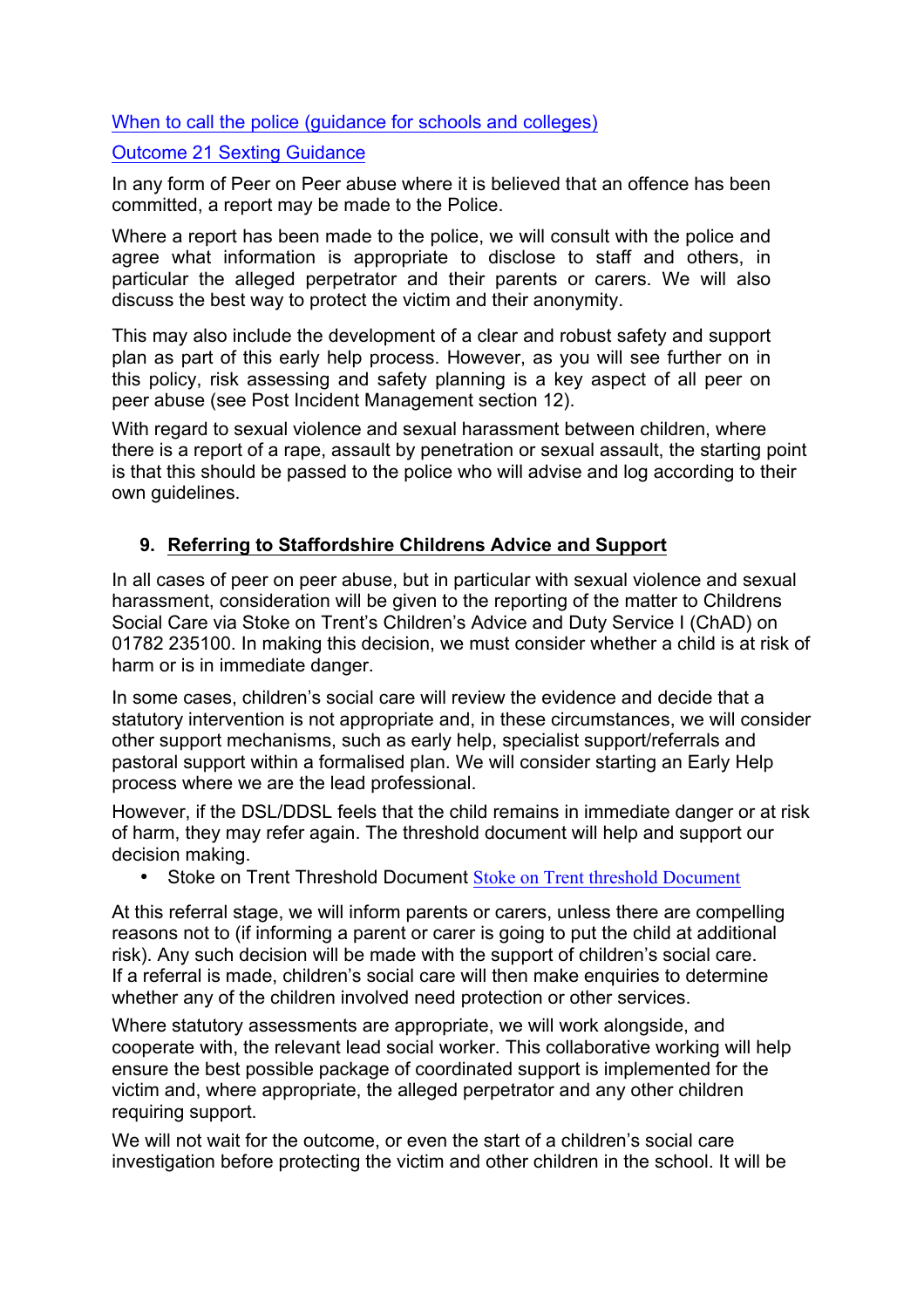important for us to work closely with children's social care (and other agencies as required) to ensure any actions we take do not jeopardise a statutory investigation.

### **10.Working with our parents and carers**

At St Joseph's College we will, in most instances, engage with both the victim's and the alleged perpetrator's parents or carers when there has been a report of peer on peer abuse including sexual or sexual harassment. The exception to this rule is if there is a reason to believe that informing a parent or carer will put a child at additional risk.

We will carefully consider what information provided to the respective parents or carers about other children involved and when to do so.

In some cases, children's social care and/or the police will have a very clear view on this aspect, and it will be important for us to work with relevant agencies to ensure a consistent approach is taken to information sharing.

It should be the case that we will meet the victim's parents or carers with the victim present to discuss what arrangements are being put in place to safeguard the victim and understand their wishes in terms of support they may need and how the report will be progressed. (See Post Incident Management-Point 12)

It is also likely that we will meet with the alleged perpetrator's parents or carers to discuss any arrangements that are being put into place that impact the alleged perpetrator, such as, for example, moving them out of classes with the victim and what this means for their education

We will be clear and transparent and explain the reason behind any decisions. Support for the alleged perpetrator will be discussed including any referrals, if appropriate.

We realise that parents and carers may well struggle to cope with a report that their child has been the victim of an assault or is alleged to have assaulted another child. Details of organisations that support parents are provided on the school website and at the end of the policy.

### **11.Sanctions**

We will decide appropriate sanctions on a case by case basis in line with our Behaviour Policy and any graduated response required. As already mentioned in this Policy, it may be that other children in our setting start to 'take sides' and become involved and may behave in ways that cause upset and distress to other children.

We will take their behaviour seriously and again use a graduated response to this, whilst also educating them the importance of resolving any conflict in a respectful and restorative way.

If there is police involvement, we will work closely with them to ensure that any disciplinary action taken by us, as a result of the incident, does not jeopardise the police investigation.

https://www.stjosephstrentvale.com/information/policies/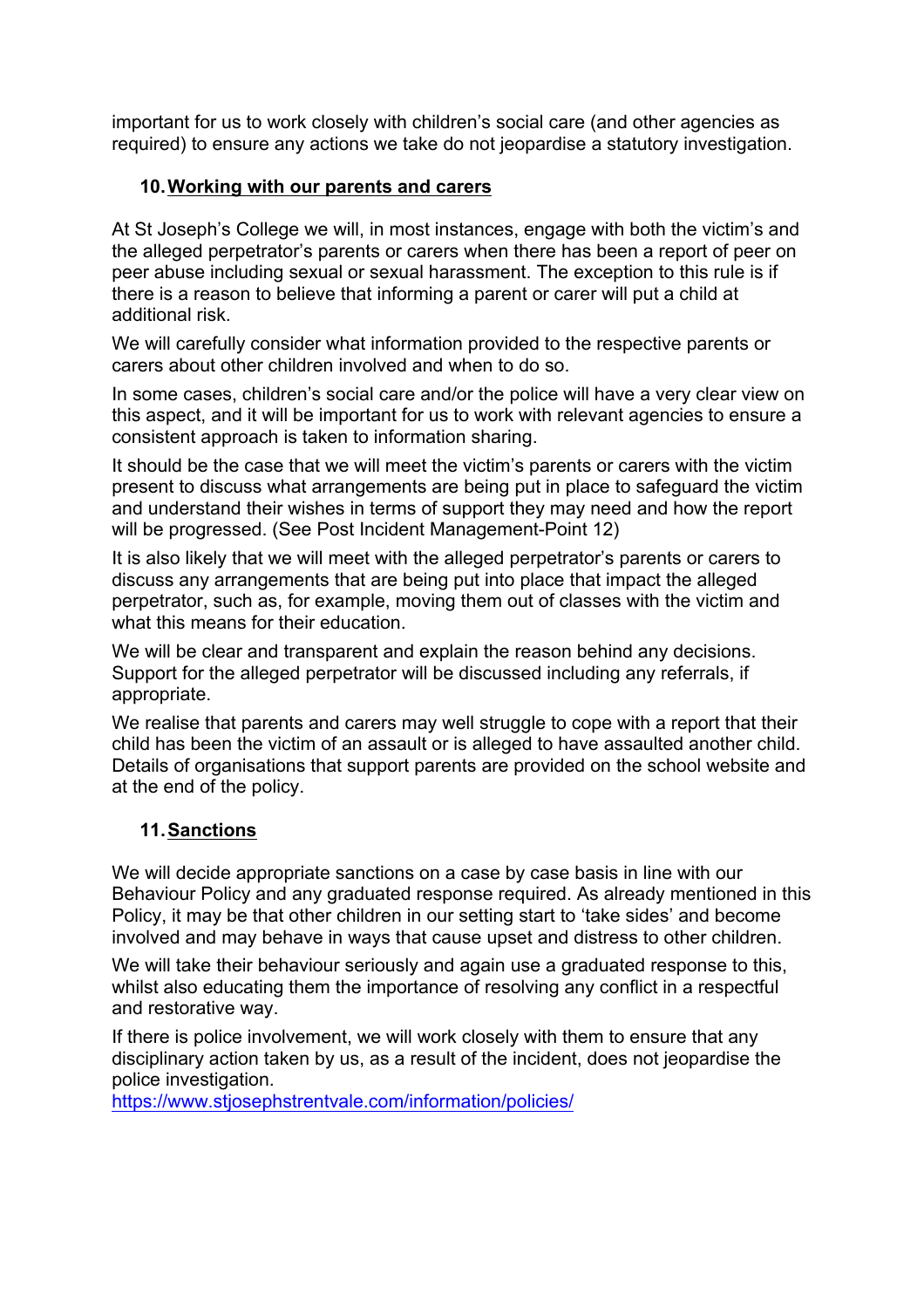## **12.Post Incident Management**

It is vital that all children involved in peer on peer abuse are given appropriate and ongoing support for as long as it is required/needed. This may include referrals to other agencies/professionals outside our setting and this decision will be made in conjunction with the children, their parents/carers, and other professionals. If there are other professionals involved, then we will liaise with those colleagues to ensure that we are working together and understand one another's role in this support.

There may be delays in any case that is being progressed through the criminal justice system. However, we will not wait for the outcome (or even the start) of a police investigation before protecting the victim, alleged perpetrator, and other children in the school and moving forward with our post incident management.

**Support planning** is vital, and it is it is imperative that following any incident the children involved continue to feel supported and receive help even if they tell us that they are coping and managing. Sometimes feelings of embarrassment, remorse, regret, or unhappiness may occur at a much later stage. We will do our best to ensure that the young people do not engage in any further harmful behaviour either towards someone else or to themselves as a way of coping (e.g. self-harm). For this reason, regular reviews with the young people following the incident(s) will happen as part of this plan.

**Referrals** may have already happened as mentioned previously in this policy, but it is important to establish which professionals continue to work with ALL children involved in this process and this is helped with robust planning

### **Safety planning/Risk assessment**

Integral to post incident management is robust safety planning/risk assessment and this is an invaluable and necessary process. It is one of our key priorities as part of the post incident management. When looking at this process, consideration should be given to the following:

- if this is an ongoing police investigation, we will ask the police if we have any questions about the progress of the matter for example, are there any bail conditions in place or has there been a charging decision. It is key to have a central point of contact with the police for updates and progress. Where required, advice from the police will be sought to help us to manage our safeguarding responsibilities. Where bail is deemed proportionate and necessary, as above, we will work with children's social care and the police to manage any implications and safeguard our children
- the importance in ensuring that the victim can continue in their normal routine, including continuing to receive a suitable education
- the importance of the alleged perpetrator in continuing to access education and support
- do the victim and alleged perpetrator share classes
- what measures need to be put in place when children move between lessons/classes
- what measures need to be put in place for unstructured time (break and lunchtimes)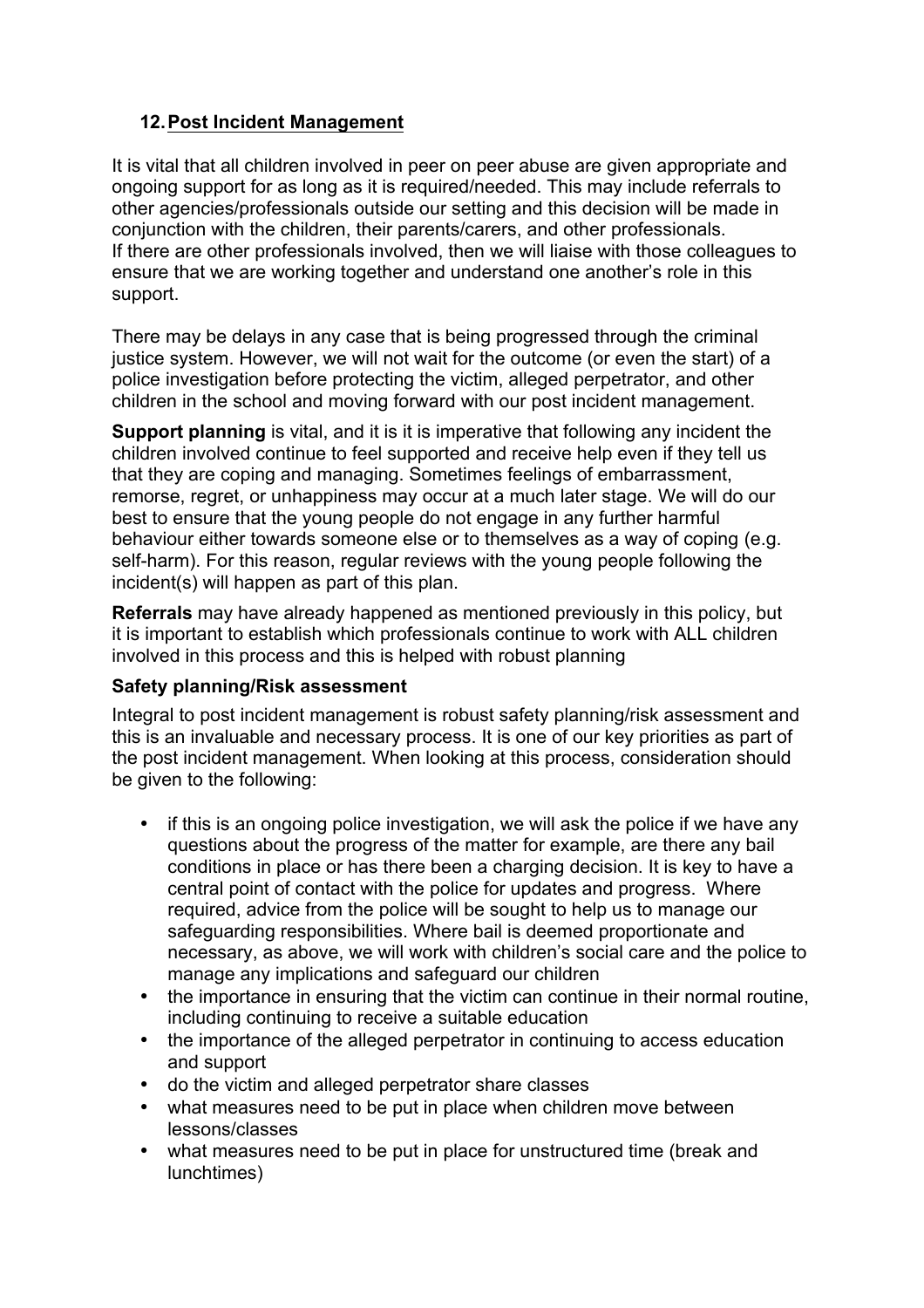- what measures need to be put in pace for the arrival at the start of the school day and leaving at the end of the school day
- do the victim and alleged perpetrator travel to and from school using the same form of transport
- appropriate information sharing with staff in our setting in order that the plan is manageable and as successful as possible
- if it is the case that the alleged perpetrator is moved to another educational institution (for any reason), then we will ensure that the new educational institution is made aware of any ongoing support needs.

In all cases, we will record our decision making together with the rationale behind those decisions. All the above will be considered with the needs and wishes of the victim at the heart of all that we do as part of this process (supported by parents and carers as required). Our safety plan/risk assessment will be kept under review.

### **Additional support and guidance**

- Keeping Children Safe in Education 2021
- Working Together to Safeguard Children 2018
- Sexual violence and sexual harassment between children in schools and colleges
- Review of sexual abuse in schools and colleges
- Staffsscb-Responding to Sexting Guidance
- Relationships and sex education (RSE) and health education
- Mental health and behaviour in schools 2018
- Exclusion from maintained schools, academies, and pupil referral units
- Children missing education
- CEOP-Safety centre
- Disrespect NoBody
- Behaviour and discipline in schools
- UKCIS Guidance: Sharing Nudes and Semi-Nudes
- Searching, screening and confiscation
- Sharing nudes and semi-nudes: advice for education settings working with children and young people
- Preventing sexual bullying
- Preventing bullying
- Cyberbullying advice
- Equality & Human Rights Commission
- The NSPCC email help@nspcc.org.uk
- Specialist Sexual Violence Rape Crisis
- The UK safer internet centre email at helpline@saferinternet.org.uk
- **Internet Watch Foundation**
- UK Council for Child Internet Safety (UKCCIS)
- Think u know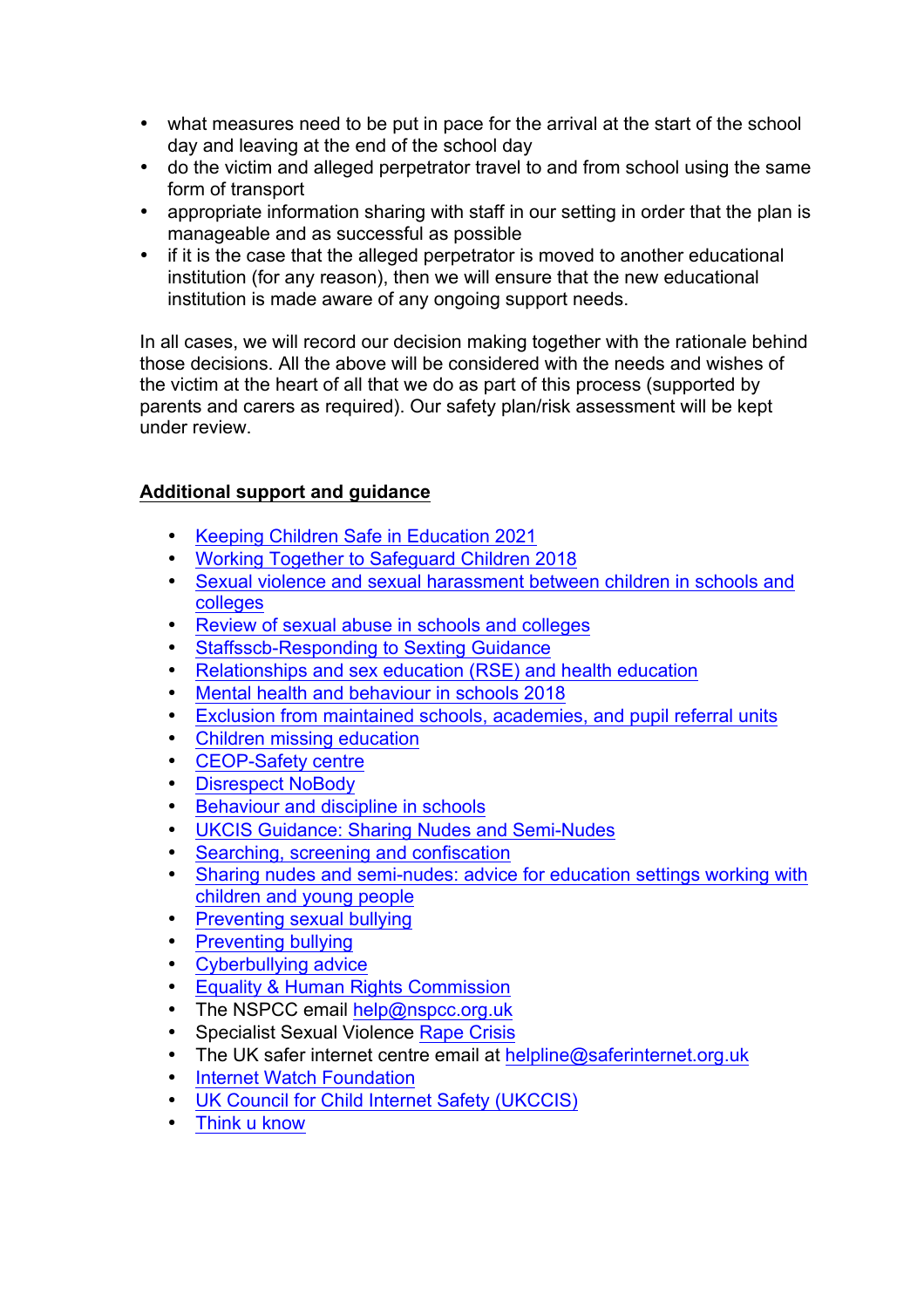# **ANNEX A**

# **Risk Assessment/Safety planning guidance**

| <b>Basic information</b>             |  |
|--------------------------------------|--|
| Referrer Name and role               |  |
| Referrer Contact details (email      |  |
| address and phone number)            |  |
| Name of school(s) for victim(s)      |  |
| Name of school(s) for child/ren      |  |
| alleged to have caused harm          |  |
| Did incident occur on school         |  |
| premises? If not, where did the      |  |
| incident occur?                      |  |
| Date for risk assessment/safety plan |  |
| review                               |  |
|                                      |  |

| <b>CONSIDERATIONS</b>                                                                                                                                                                              | <b>RISK (CONSIDER</b><br><b>VICTIM, CHILD</b><br><b>ALLEGED TO</b><br><b>HAVE CAUSED</b><br>HARM, OTHER<br><b>PUPILS AND</b><br>STAFF) | <b>RISK</b><br><b>LEVEL</b><br>(HIGH,<br><b>MEDIUM</b><br><b>OR</b><br>LOW) | <b>ACTIONS TO</b><br><b>REDUCE RISK</b> | <b>REVISED</b><br><b>RISK</b><br><b>LEVEL</b><br>(HIGH,<br><b>MEDIUM</b><br>OR LOW) |
|----------------------------------------------------------------------------------------------------------------------------------------------------------------------------------------------------|----------------------------------------------------------------------------------------------------------------------------------------|-----------------------------------------------------------------------------|-----------------------------------------|-------------------------------------------------------------------------------------|
| • What is the<br>incident?<br>• Who was involved?<br>• Where did it happen                                                                                                                         |                                                                                                                                        |                                                                             |                                         |                                                                                     |
| • Does this incident<br>constitute a crime?<br>Assault, sexual<br>assault, rape,<br>sharing of indecent<br>images of children,<br>etc. etc. As such<br>has this been<br>referred to the<br>police? |                                                                                                                                        |                                                                             |                                         |                                                                                     |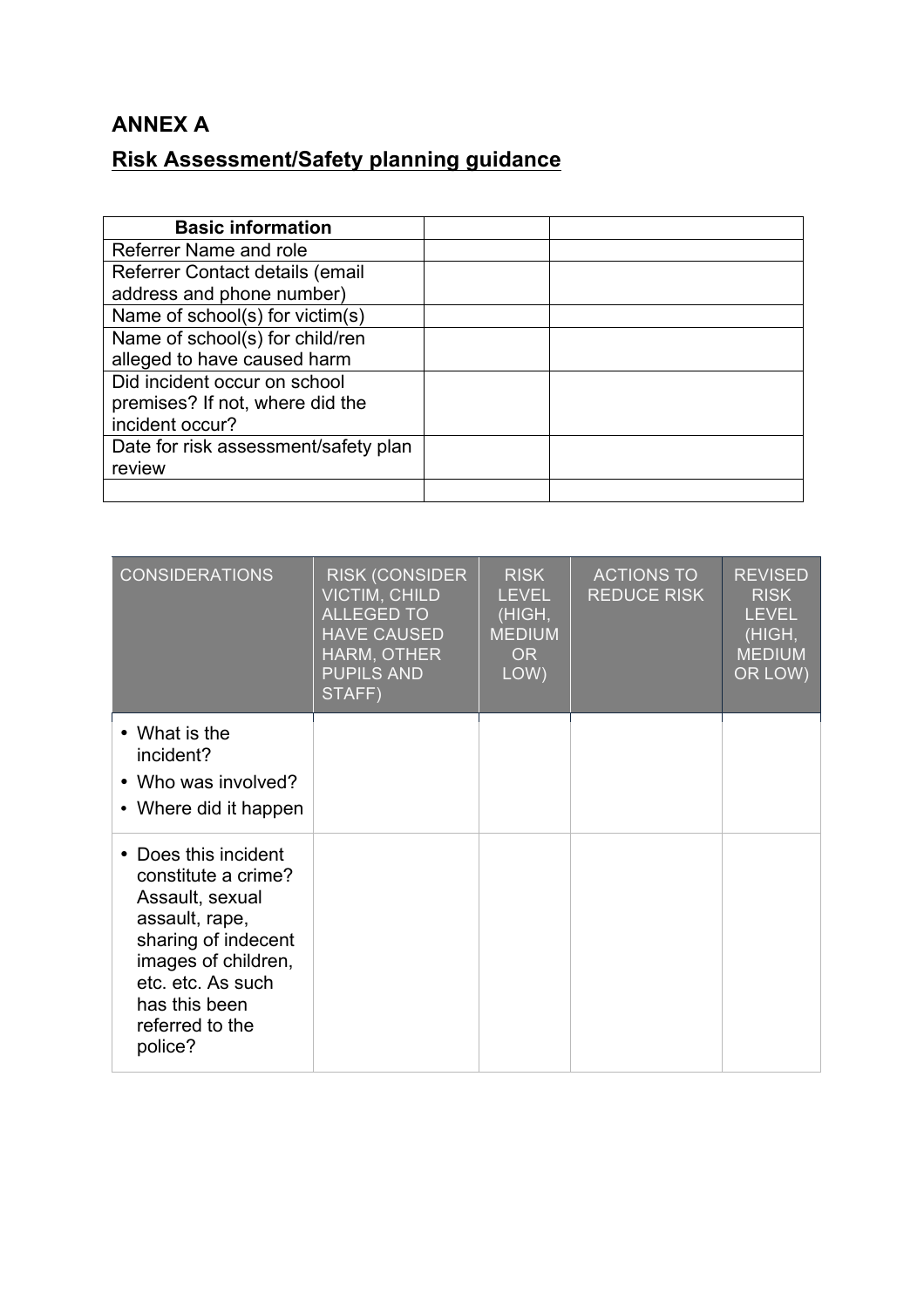| <b>CONSIDERATIONS</b>                                                                                                                                                                           | <b>RISK (CONSIDER)</b><br><b>VICTIM, CHILD</b><br><b>ALLEGED TO</b><br><b>HAVE CAUSED</b><br>HARM, OTHER<br><b>PUPILS AND</b><br>STAFF) | <b>RISK</b><br><b>LEVEL</b><br>(HIGH,<br><b>MEDIUM</b><br><b>OR</b><br>LOW) | <b>ACTIONS TO</b><br><b>REDUCE RISK</b> | <b>REVISED</b><br><b>RISK</b><br><b>LEVEL</b><br>(HIGH,<br><b>MEDIUM</b><br>OR LOW) |
|-------------------------------------------------------------------------------------------------------------------------------------------------------------------------------------------------|-----------------------------------------------------------------------------------------------------------------------------------------|-----------------------------------------------------------------------------|-----------------------------------------|-------------------------------------------------------------------------------------|
| • Is it necessary to<br>limit contact<br>between the<br>children involved?<br>Refer to KCSiE and<br>DFE guidance on<br>sexual harassment<br>and sexual violence<br>in schools and<br>colleges.  |                                                                                                                                         |                                                                             |                                         |                                                                                     |
| • Is there an actual or<br>perceived threat<br>from the child<br>alleged to have<br>caused harm to the<br>victim and/or<br>others?                                                              |                                                                                                                                         |                                                                             |                                         |                                                                                     |
| • Is either the victim<br>or the child alleged<br>to have caused<br>harm at risk of<br>physical harm<br>because of this<br>incident (for<br>example, bullying or<br>'retribution' by<br>peers)? |                                                                                                                                         |                                                                             |                                         |                                                                                     |
| • Do they share any<br>classes/lessons?                                                                                                                                                         |                                                                                                                                         |                                                                             |                                         |                                                                                     |
| • Do they share<br>break times?<br>• Do they share<br>peer/friendship<br>groups?                                                                                                                |                                                                                                                                         |                                                                             |                                         |                                                                                     |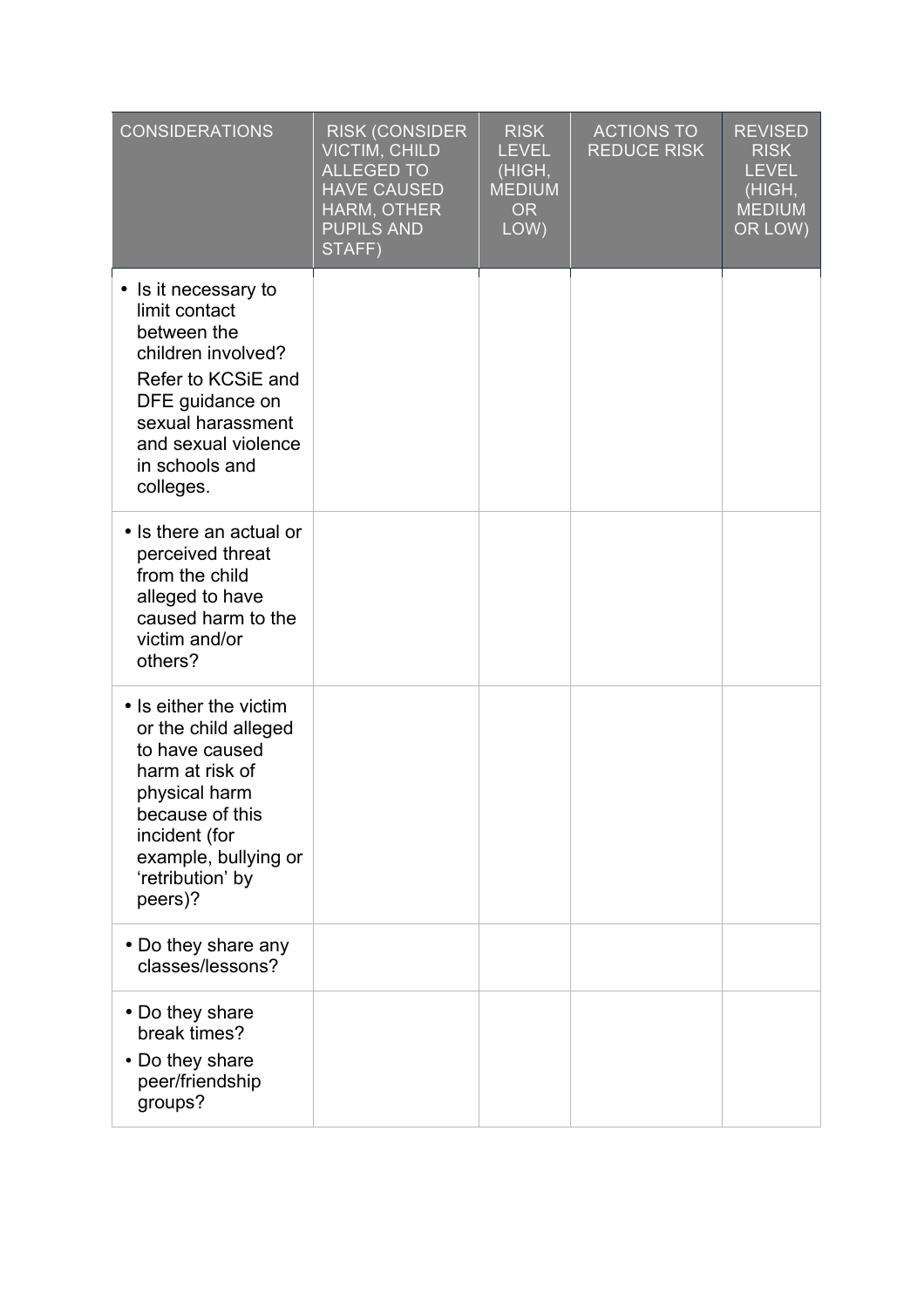| <b>CONSIDERATIONS</b>                                                                                                                 | <b>RISK (CONSIDER</b><br>VICTIM, CHILD<br><b>ALLEGED TO</b><br><b>HAVE CAUSED</b><br>HARM, OTHER<br><b>PUPILS AND</b><br>STAFF) | <b>RISK</b><br><b>LEVEL</b><br>(HIGH,<br><b>MEDIUM</b><br><b>OR</b><br>LOW) | <b>ACTIONS TO</b><br><b>REDUCE RISK</b> | <b>REVISED</b><br><b>RISK</b><br><b>LEVEL</b><br>(HIGH,<br><b>MEDIUM</b><br>OR LOW) |
|---------------------------------------------------------------------------------------------------------------------------------------|---------------------------------------------------------------------------------------------------------------------------------|-----------------------------------------------------------------------------|-----------------------------------------|-------------------------------------------------------------------------------------|
| • Do they share<br>transport to/from<br>school?                                                                                       |                                                                                                                                 |                                                                             |                                         |                                                                                     |
| • Are they likely to<br>meet each other (or<br>anyone else<br>involved in/with<br>knowledge of the<br>incident) outside of<br>school? |                                                                                                                                 |                                                                             |                                         |                                                                                     |
| • How can this<br>contact be limited?                                                                                                 |                                                                                                                                 |                                                                             |                                         |                                                                                     |
| • Is there a risk of<br>harm from social<br>media and gossip?                                                                         |                                                                                                                                 |                                                                             |                                         |                                                                                     |

#### **Further action taken by the school or college: Please complete for each child involved.**

| <b>Action</b>                | <b>YES/NO</b> | <b>Date</b> |
|------------------------------|---------------|-------------|
| Police informed              |               |             |
| <b>Referral to MASH</b>      |               |             |
| Referral to external support |               |             |
| services                     |               |             |
| Referral to internal support |               |             |
| services                     |               |             |
| <b>Referral to CAMHS</b>     |               |             |
| Referral to early help       |               |             |
| Other                        |               |             |

| <b>Action</b>                | <b>YES/NO</b> | <b>Date</b> |
|------------------------------|---------------|-------------|
| Police informed              |               |             |
| <b>Referral to MASH</b>      |               |             |
| Referral to external support |               |             |
| services (specify)           |               |             |
| Referral to internal support |               |             |